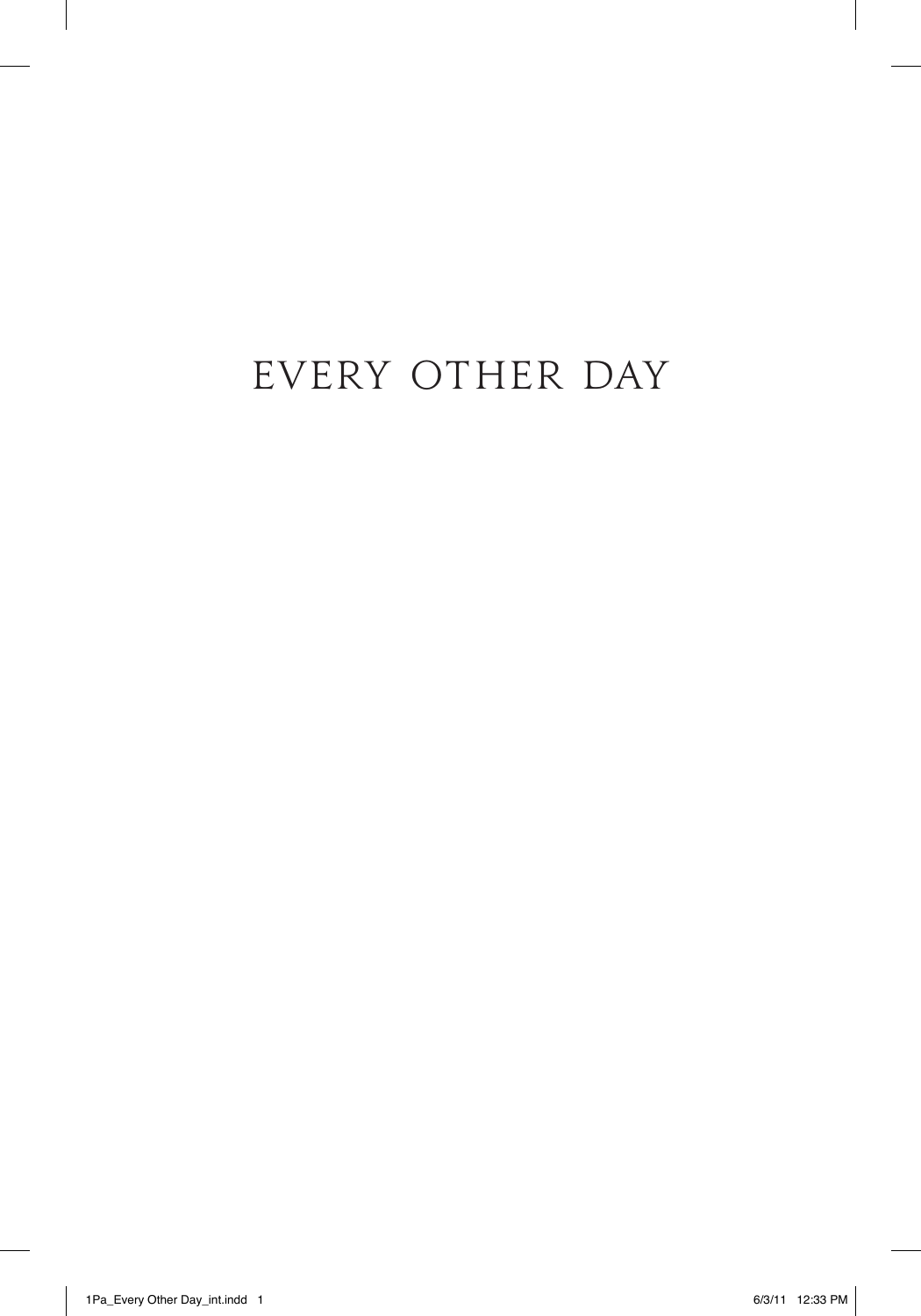## VERY THER

## Jennifer Lynn Barnes

### **EGMONT IISA**

Y O R K N E W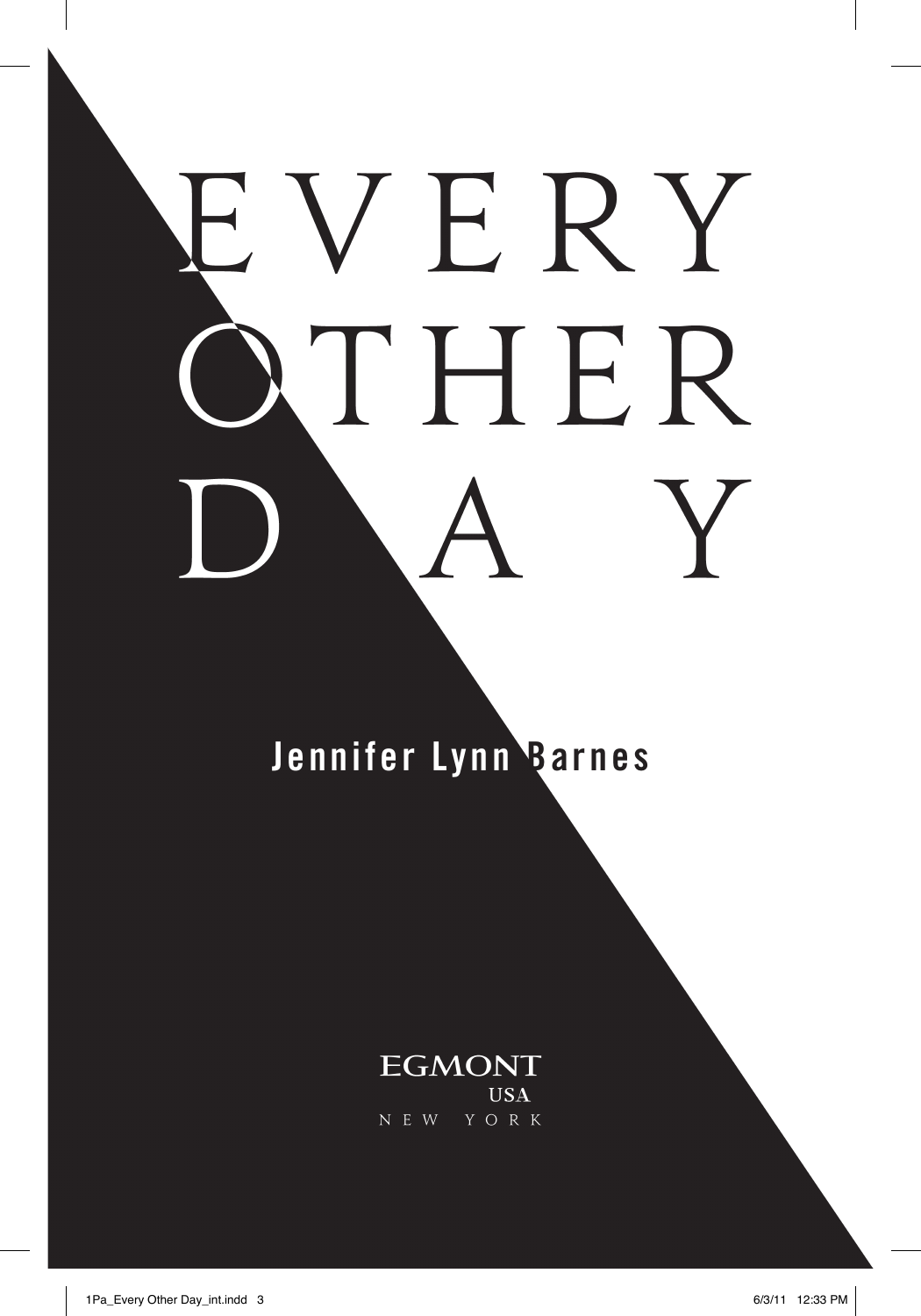### **EGMONT**

We bring stories to life

First published by Egmont USA, 2012 443 Park Avenue South, Suite 806 New York, NY 10016

Copyright © Jennifer Lynn Barnes, 2012 9 8 7 6 5 4 3 2 1 www.egmontusa.com www.jenniferlynnbarnes.com

Library of Congress Cataloging-in-Publication Data TK

Hardcover ISBN: 978-1-60684-169-3 eBook ISBN: 978-1-60684-267-6

Printed in the United States of America

CPSIA tracking label information to come

All rights reserved. No part of this publication may be reproduced, stored in a retrieval system, or transmitted, in any form or by any means, electronic, mechanical, photocopying, or otherwise, without the prior permission of the publisher and copyright owner.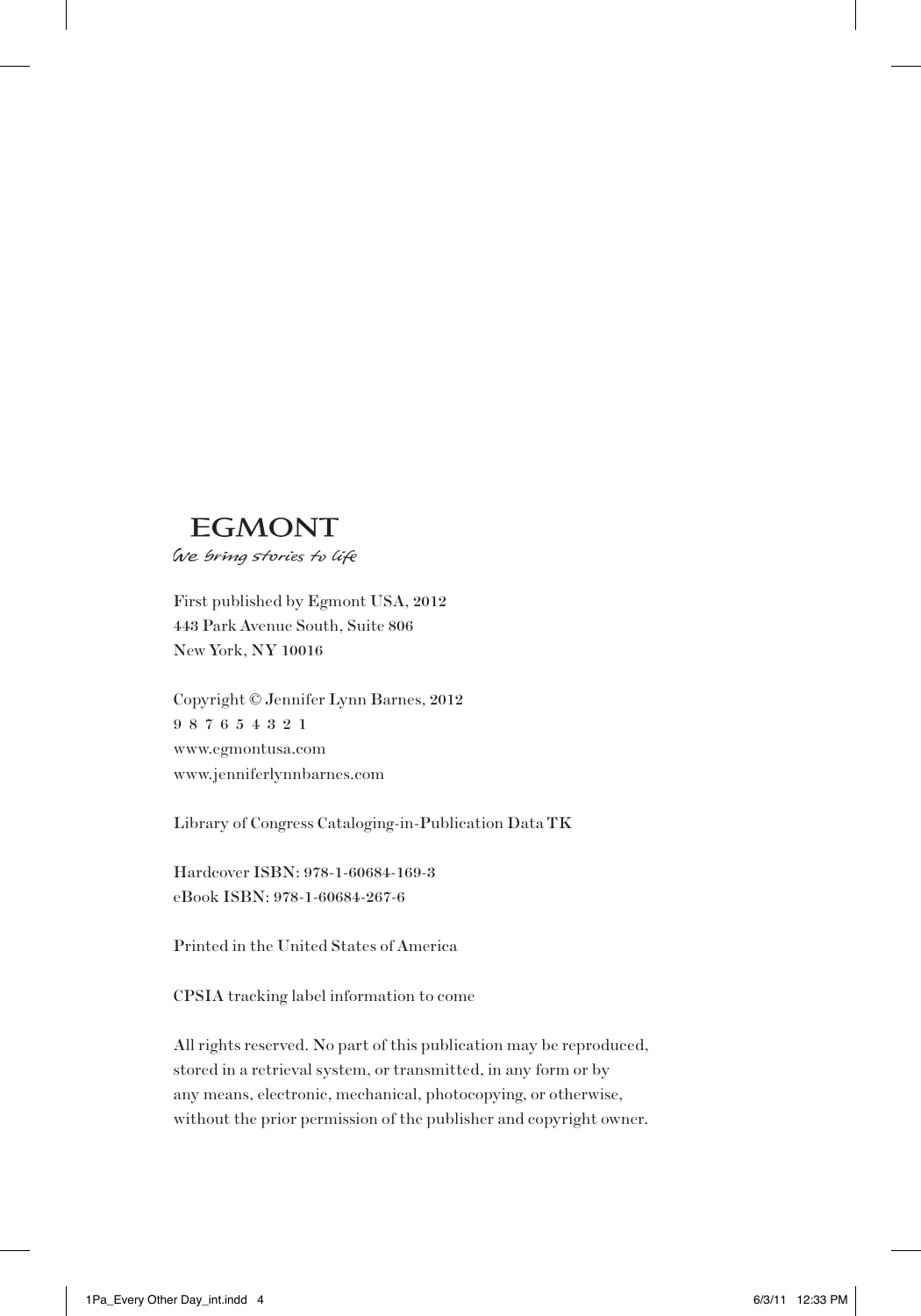## DEDICATION TO COME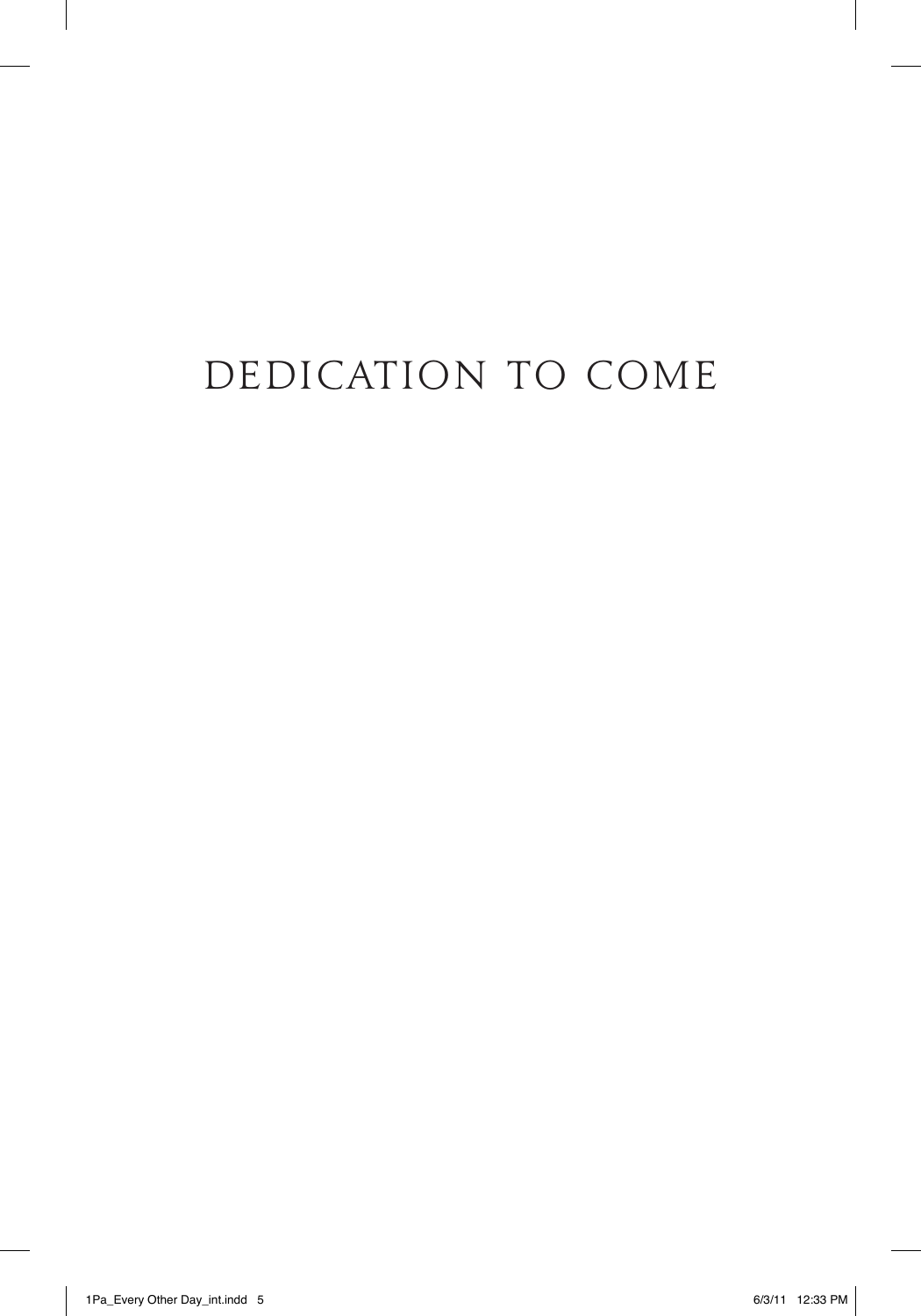# I

The decision to make hellhounds an endangered species was beyond asinine, but I expected nothing less from a government that had bankrolled not one, but *two*, endowed chairs in preternatural biology (one of them my father's) at the University That Shall Not Be Named. The same government that thought you could train a hoard of zombies just as easily as Pavlov's dogs.

*When I ring the bell, you will cease tearing the flesh from my bones.*

Yeah, right.

I was fairly certain that the world would have been better off if the vast majority of it—and *all* politicians, scientists, and talk show hosts—had remained in the dark about hellhounds, zombies, and everything else that went bump in the night. Sadly, however, that ship had sailed about two hundred years before I was even born.

*Thanks, Darwin. Thanks a lot.*

Taking my ire out on the blade in my hand, I ran it roughly over the edge of my sharpening stone—diamond with a hint of steel.

Tomorrow, I'd probably see things differently. I might even feel bad for sending the poor, endangered pups to a bloody,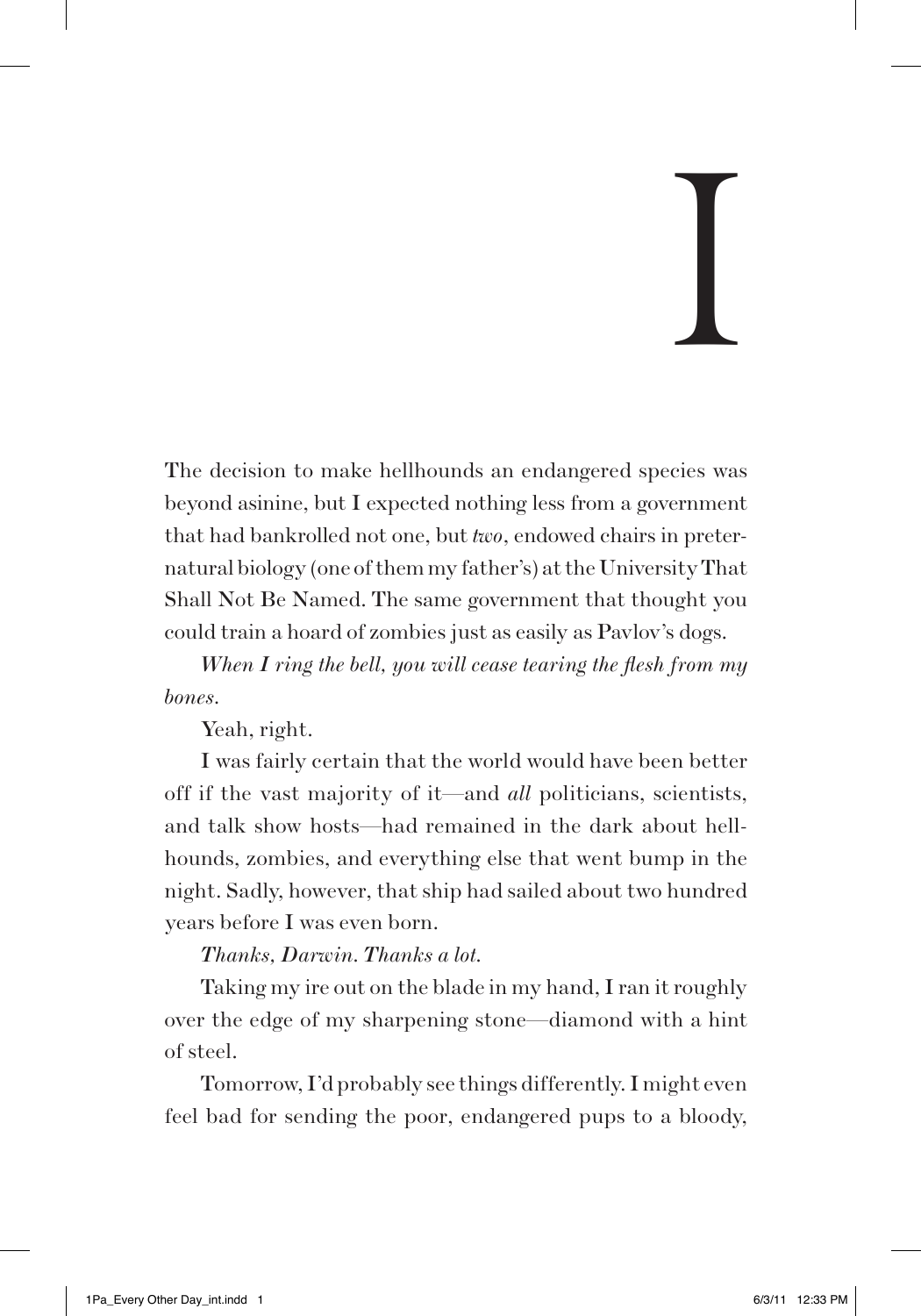bloody death. But today wasn't tomorrow. It was today, and the power was thrumming through my veins, the need to hunt, to kill, to *win*, building up inside of me, all-consuming and impossible to deny.

I pressed my knife to the stone and leaned forward, waiting for the worst of it to pass. I liked to imagine that in the olden days, before "logic" and "reason" took over, I would have had a trainer to teach me how to keep my head above water, but these days, people didn't believe in meditation or magic or anything other than s-c-i-e-n-c-e.

They didn't even believe in me.

That meant that I was on my own with the hunt-lust. I was on my own in every way that mattered.

"Kali?"

My father always said my name with a question mark, like he couldn't remember for sure how to pronounce it and wouldn't have laid money on whether or not I was actually his. I would have just as soon not been.

"Down here," I called, sheathing my knife under the leg of my boot-cut jeans and pushing the stone back under the workbench, where it belonged.

"Oh, there you are."

My father had a tendency to make statements like that as if they were revelations to everyone in the near vicinity, the object of his reference included. If a tree fell in the woods, and Professor Armand D'Angelo wasn't around to hear it, it most definitely made no sound.

"Here I am," I confirmed. I managed to keep my tone even and cool, but it cost me, and the desire to make something bleed nearly brought me to my knees.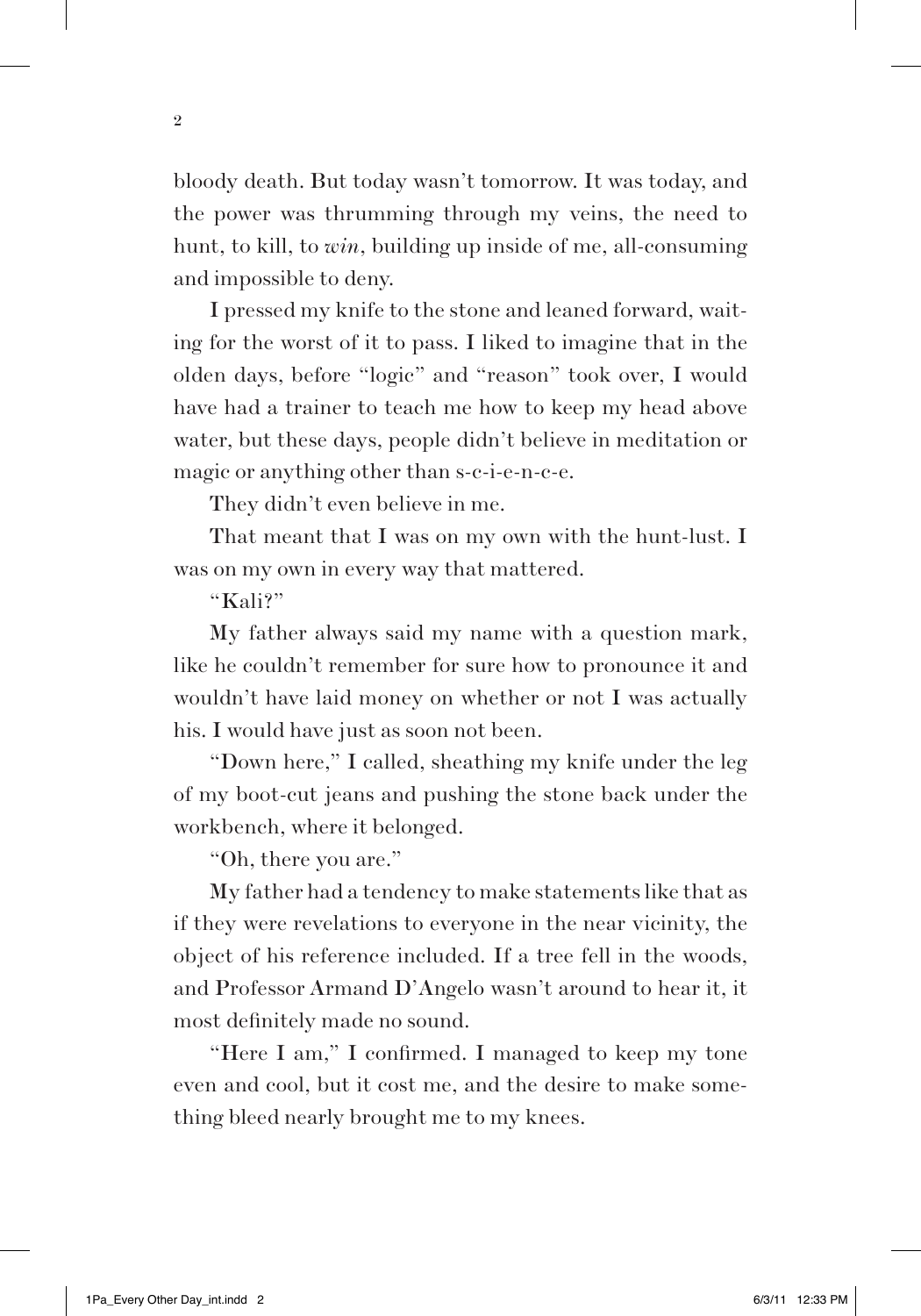"Was there something you wanted?" I asked, knowing that he wouldn't have sought me out if there wasn't.

"There's a faculty dinner tonight, a small get-together at Paul and Adelaide Davis's. It would be nice if you would put in an appearance."

Since my father was single and had been for years, he made a practice of using me as his "plus one." Suffice it to say I wasn't the kind of person who enjoyed being used. Still, hunt-lust aside, I wasn't a monster, and I had a policy against being nasty when I didn't have to be.

Even with him.

"I can't make it," I said, completely straight-faced. "There's a study group, and it's my turn to do the section outline."

I'd never been to a study group in my life, and given my grades, my father had to have known that, but he just inclined his head slightly.

"I'll pass along your regrets."

This was our language: half-truths, obvious lies, accusations neither one of us would ever make. It was a system every bit as complicated as Morse code or the dancing of bees. Don't ask, don't tell, stay civil.

My burning need to hack some hellspawn to pieces surged anew.

Without another word, my father went back the way he came, and I was relegated to maybe-I-existed, maybe-Ididn't status for another week.

Most of the time, it felt like my father and I were completely different species. Possibly literally, depending on the day and whether or not I actually qualified as human at the time.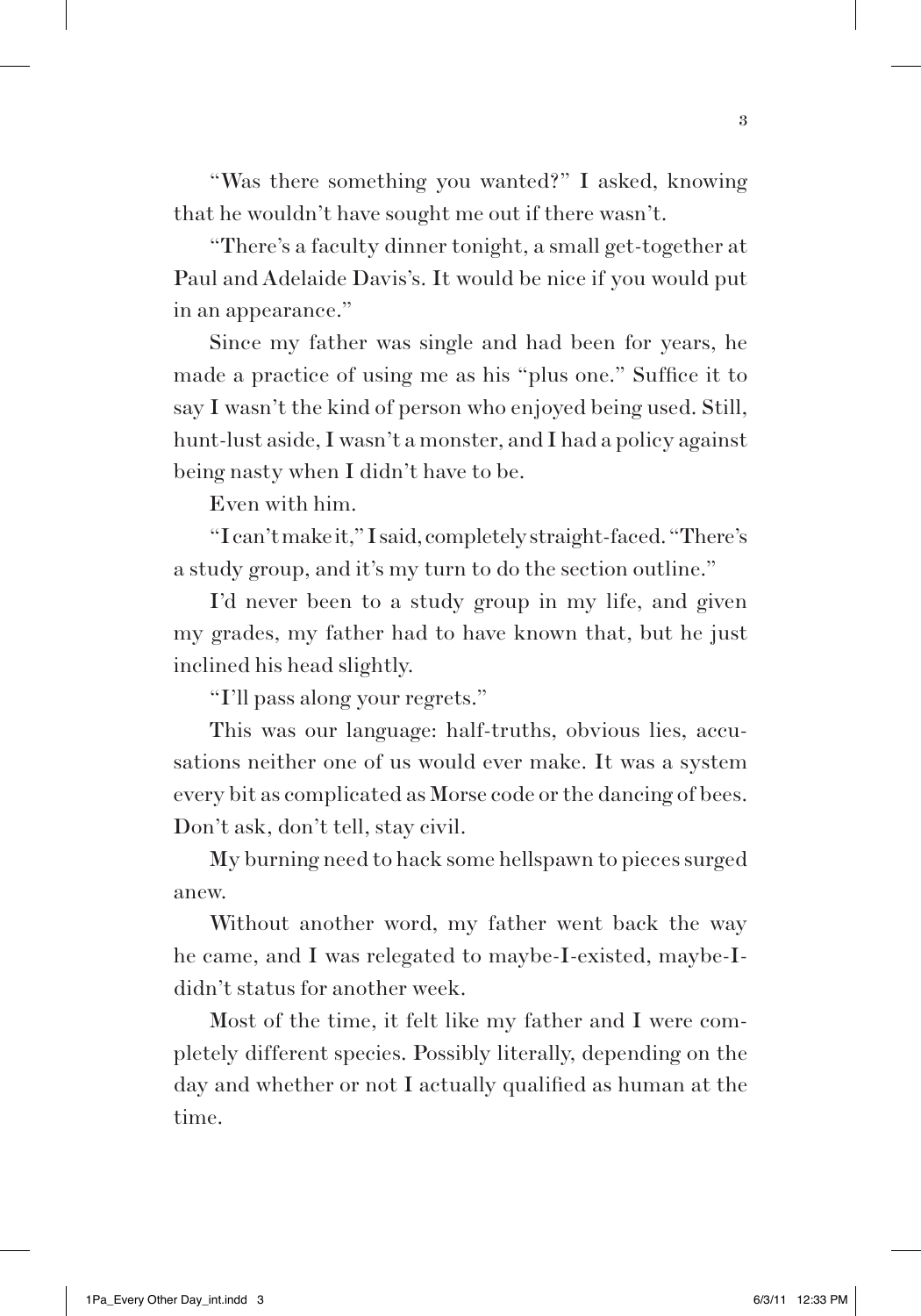"I'm out of here," I said, more to prove that I *had* been there and that I *did* matter than to mark my exit. With a practiced motion, I popped the basement window open, pulled myself off the ground, and wormed my way through the tiny opening. The cool air hit my face first, and by the time my torso, legs, and feet had joined it, I'd already acclimated.

People like me didn't get cold.

We never lost our balance.

We didn't even have to eat.

That was, of course, assuming that there were others. Like me. Like my mother. And *that* was assuming—as I preferred to—that my condition was hereditary. Unfortunately, since good old mom had hit the road when I was three, I couldn't exactly ask her if she'd ever had the urge to hunt the way I was hunting now.

I couldn't ask her anything.

Pushing the fuzzy memory of her face—smiling, soft out of my mind, I took off running, my feet pounding mercilessly and rhythmically into the pavement, again and again and again.

*You have to find them. Hunt them. Kill them.* 

*Kill them* now*.* 

The need pounded through my temples. It slithered its way through artery and vein, claiming the tips of my fingers, the small of my back.

*Canus daemonae* might have been the scientific classification for hellhounds, but the human body has over 60,000 miles of capillaries, and every one of mine was telling me that 'hounds were just demons, plain and simple. And hunting demons was what I did.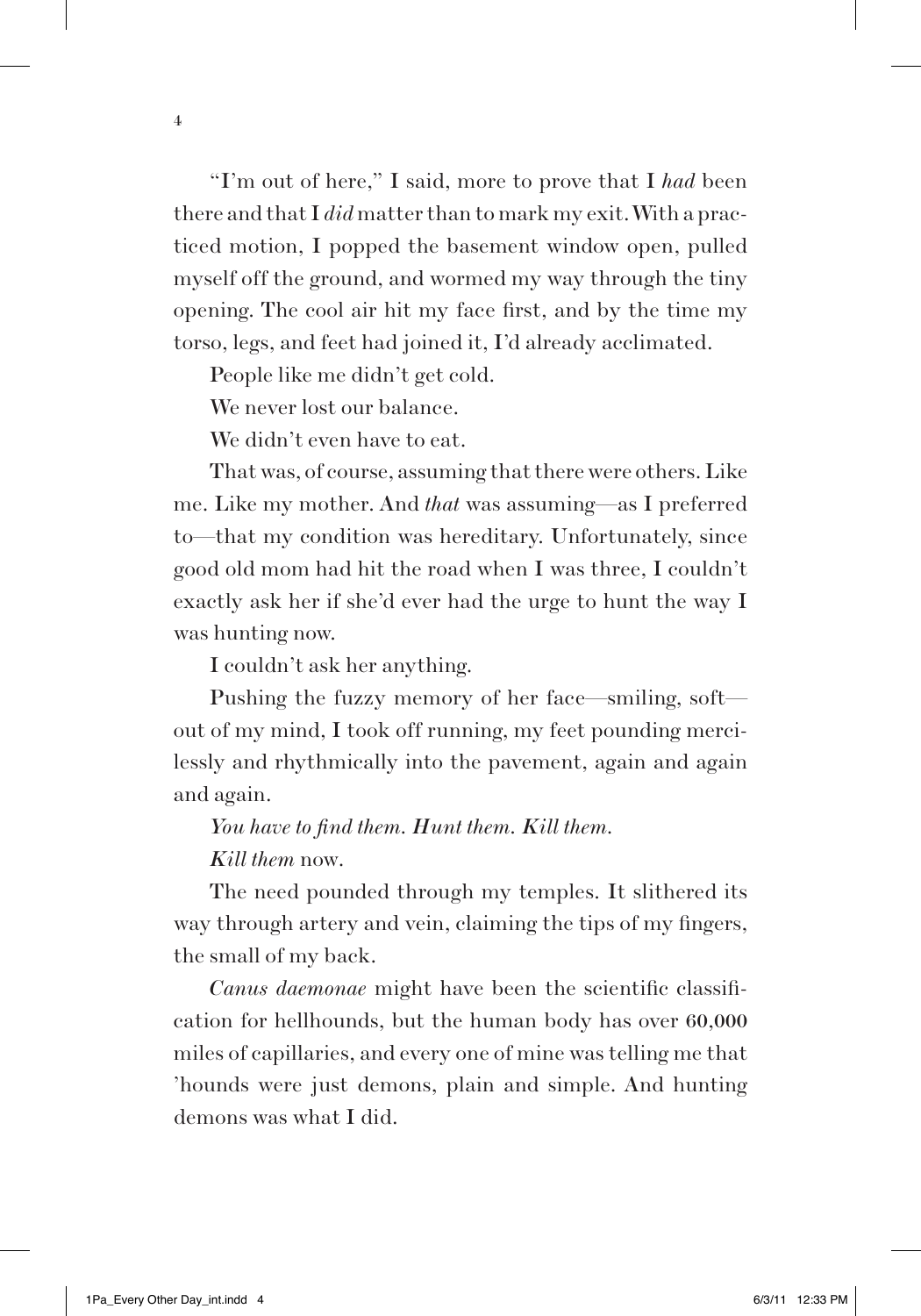Who I was.

The purpose for which I'd been born.

Besides which, I hadn't exactly made friends at my new high school (yet), so it wasn't like I had anywhere else to be on a Sunday night.

### *You're getting closer. You have to find them. Find them* now.

The world blurred around me as I ran. Speed was not and had never been a part of the Kali package, so if anyone saw me as I streaked past them, all they would have seen was a normal girl—not quite Indian, not quite white—running at a sprint. What spectators wouldn't realize was that I could have continued running at this pace indefinitely—or at least until the sun came up the next morning.

People like me didn't get tired. We didn't wear out. Once we got a lock on our prey, we just kept coming and coming.

"Here." The word came out in a whisper, but I could see the way it rippled through the air. The closer I got to my quarry, the sharper my senses became.

I was very, very close.

Taking a deep breath, I slowed to a jog and then slipped effortlessly into an absolute standstill, appraising my surroundings. Grass in severe need of cutting. Broken bottles with edges nearly as jagged as my unnaturally sharp fingernails. Abandoned lots, like this one, were the perfect hunting ground for *Canus daemonae.* My instincts had directed me to the right place.

Now, I just had to wait for the monsters to show.

In lore, hellhounds tracked down the souls of the damned and dragged them back to hell in bloody shreds. In reality,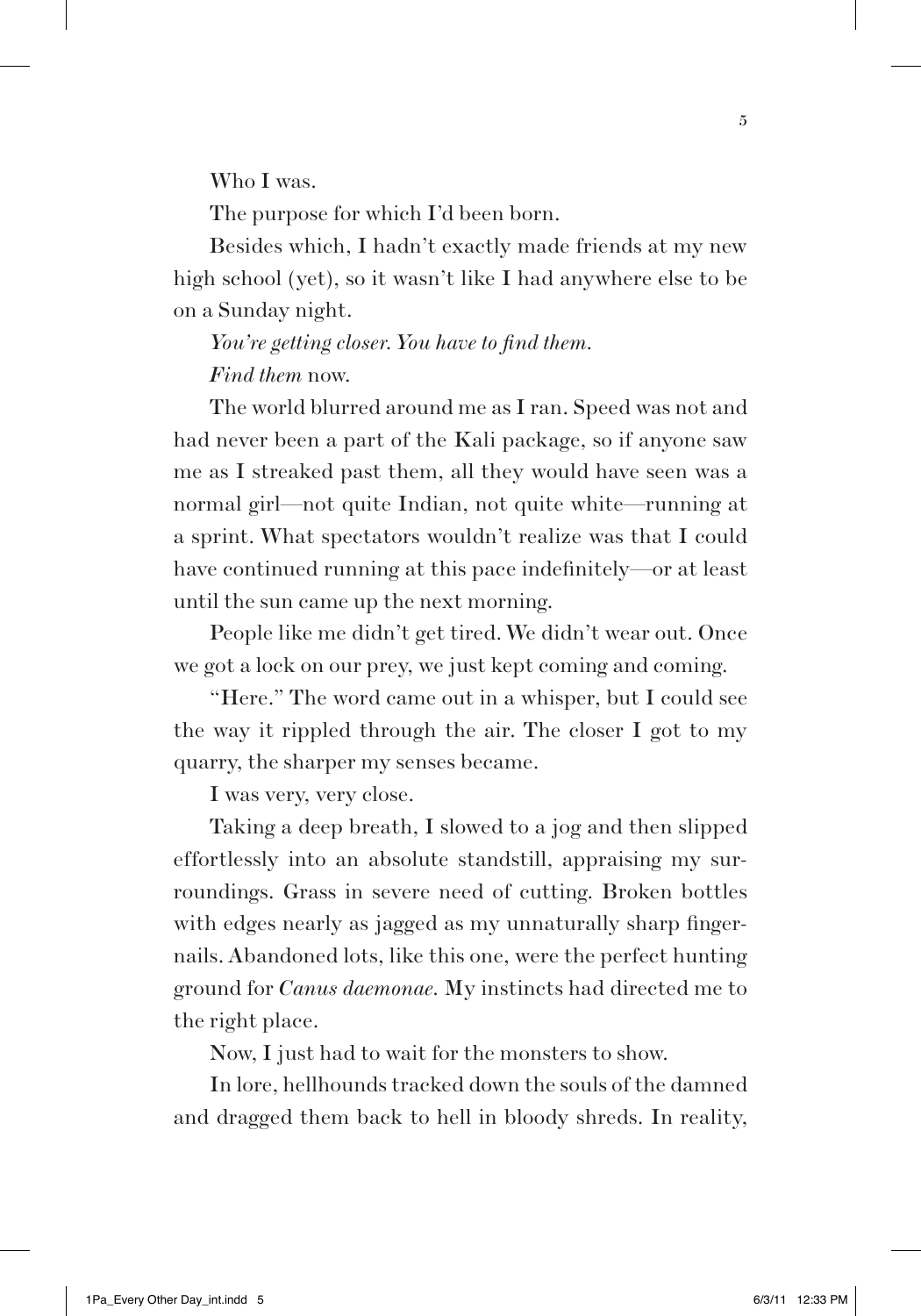'hounds were attracted to rotting sores, flesh marinated in dirt and grime, and certain chemical substances that found their way into the human bloodstream from time to time. They preyed on the weak, the degenerate, the homeless.

The kind of people that others ignored and forgot. The kind who weren't missed when a government-protected species mowed them down. If the worst happened here tonight, there might be an article in the paper the next day. There might not. But either way, the rest of the world would just go on living, comfortable in the belief that it couldn't happen to them, certain that the government had the monsters under control.

That they were the kind of thing that we *could* control.

### *Not tonight.*

My heart didn't race. My gaze never wavered. And as the fetid smell of rotting blood filled my nostrils, the unbearable pressure inside my veins fell away like a sand castle under the force of a wave. The entire world went still.

Perfect. Utter. Calm.

I crouched, reaching for my knife, feeling its weight, its balance, its edge. And then I lifted my eyes to stare directly into the blood-red irises of one beast after another as they emerged from the brush.

Three of them. *Endangered, my ass.*

The sound of the hellhound's growl, like a chain saw tearing through rusted metal, was the only warning I got before it leapt for my jugular. A human would have ducked. I leapt for *its* jugular.

Our bodies collided midair, and I buried my knife up to the hilt in one blood-red eye before my opponent's superior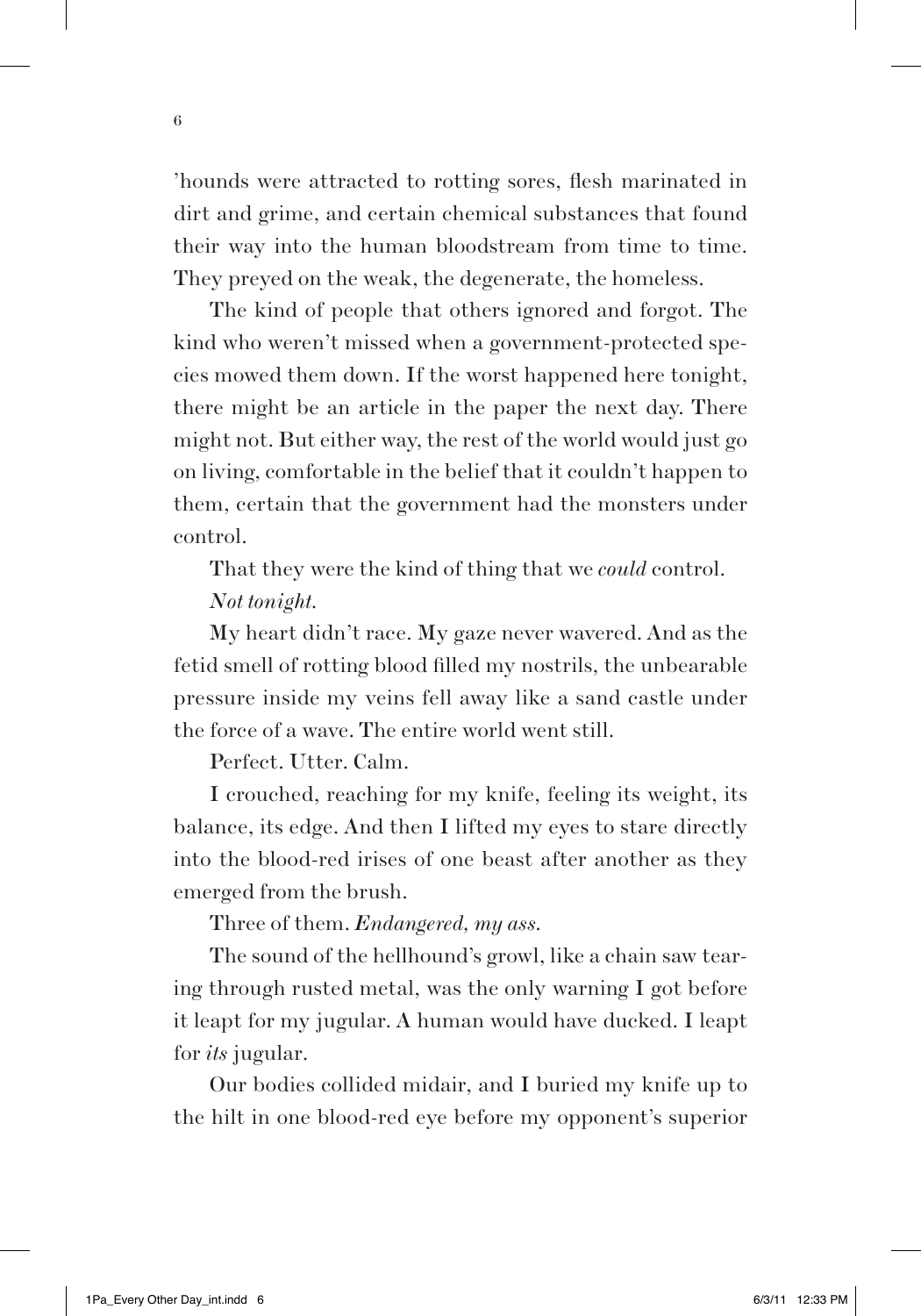mass and speed sent me flying backward, three hundred pounds of ugly on top of me. As my body slammed into the ground, I twisted my wrist and was rewarded with the sound of steel tearing through the hellhound's thick, sinewy flesh. From this angle, I couldn't get to the beast's heart, but I had bigger problems. Like, for example, the claws digging into my shoulders and the massive jaw that had unhinged itself like a snake's to aid and abet my prey in biting off my head.

### *Not so fast, Fido.*

In a single, fluid motion, I jerked my dagger out of the monster's eye and thrust my other arm into its mouth. Razorsharp teeth clamped down over the bait, cutting through the flesh of my forearm like butter and snapping the bone.

The crunching sound wasn't exactly pleasant, and the hellhound's breath was killer, but other than that, I wasn't really bothered. People like me?

We didn't feel pain.

My blood splattered everywhere, but messy eater or not, the hellhound managed to get some of my flesh in its mouth, and the moment my blood touched its tar-black tongue, the beast froze, paralyzed. I jerked what was left of my arm out of its mouth and managed to drag myself out from underneath its carcass as it fell.

#### *Game. Set. Match.*

My prey wasn't dead, not yet, but it would be soon. Even now, my blood was spreading through the hellhound's nervous system, a toxin every bit as lethal as a serpent's venom. I wasn't planning on waiting for the creature to die from the poison, though. It couldn't move. It couldn't fight back.

Might as well cut off its head.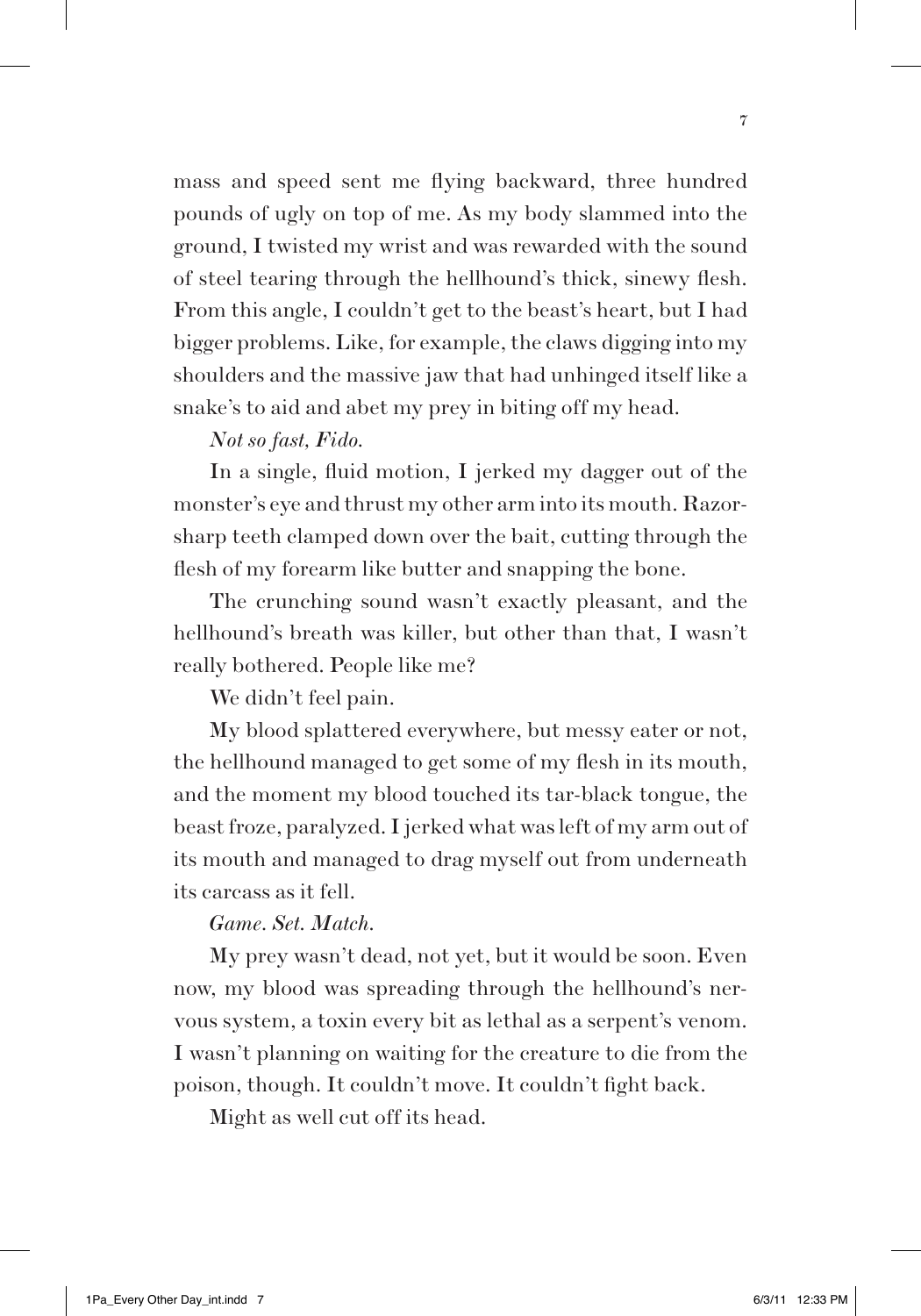But first, I had to deal with its friends, who I mentally christened Thing 2 and Thing 3. Having seen their buddy's demise, Things 2 and 3 must have known what I was (which, quite frankly, probably put them several steps up on me, since I had nothing more than a string of educated guesses). But even with the instinctual knowledge that they were about to see the ugly end of the Circle of Life, the 'hounds didn't turn tail and run.

They couldn't.

My blood smelled too, too good.

Since I wasn't keen on the idea of letting either of the remaining beasts take a nibble of Kali-bits, I pressed the flat of my knife against the already-closing wounds on my left arm, coating the blade with my blood.

There was more than one way to skin a cat/decapitate a hellhound.

With my good arm, I flung my blade at Thing 3 in a practiced motion that left it buried in my target's throat. Thing 2 was not amused. With a roar of fury that sent the smell of sulfur, already thick in the air, surging, the 'hound charged. Left with nothing but my own bloody fingertips, I let out a war cry of my own, raked my nails over its face, and fought like a girl.

Breaking the beast's thick, leathery skin wasn't by any stretch of the imagination easy, even with fingernails sharper than most blades, but I managed, because the imperative *you have to fight, kill it, kill it* now—was that powerful, that insistent.

Flesh gave way under my nails, and my blood mingled with the beast's. The toxin was slower when injected, so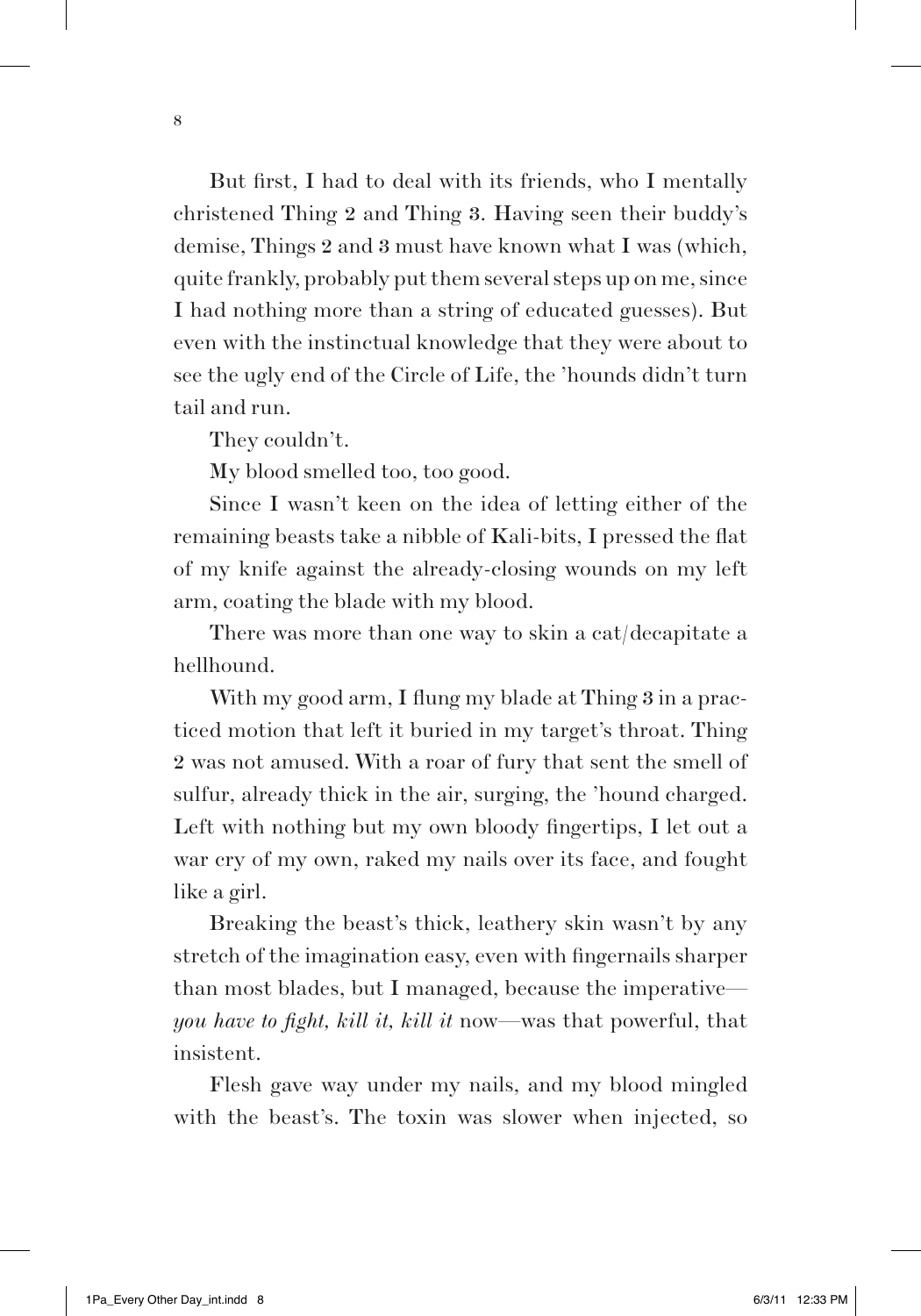instead of freezing immediately, Thing 2 and Thing 3 both began stumbling, their limbs gummed down by invisible weights.

"Sit," I said as they staggered and finally went down. "Roll over."

And then I smiled. "Play dead."

A quick glance at my watch (which I wore on the hand I *hadn't* fed to the hellhound) told me that I needed to hurry this along. I had three hours until my dad got home and another six before dawn—enough time to heal, but just barely.

"Knife," I whispered. I felt a twinge, a *ping* in the back of my mind that told me exactly where my knife was, exactly how to retrieve it. Being what I was meant that I had a sixth sense for weapons—once I'd laid hands on a blade, a gun, a garrote, it was mine forever. I knew exactly how to use it. I could feel its presence like eyes staring straight at the back of my head.

I'd never lost a weapon, and I never would.

"Well," I said, smiling at the blade as I tore it from Thing 3's throat, "let's get this show on the road." The fact that I was talking to a knife probably said something revealing about my character and/or mental state, but the way I saw it, my weapon and I were in this together.

We had work to do.

Three decapitations later, my own blood wasn't the only decoration on my body. Hellhound bits had splattered everywhere, coating me in gore. Another outfit, down the drain.

Story of my life.

Glancing around to make sure I hadn't been seen, I stripped down to my sports bra and jeans and rolled the